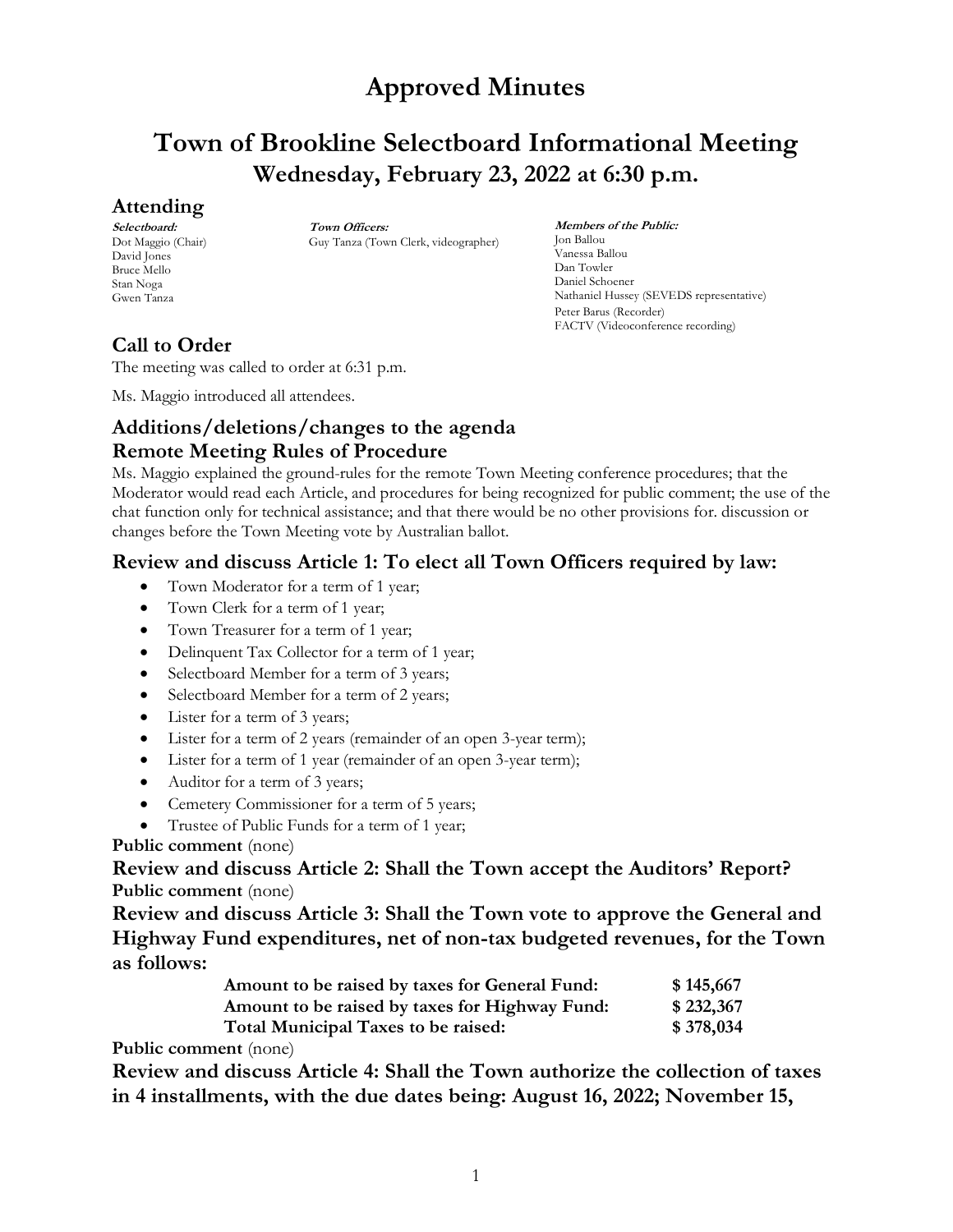# **Town of Brookline Selectboard Informational Meeting Wednesday, February 23, 2022 at 6:30 p.m.**

# **2022; February 16, 2023; May 16, 2023**

**Public comment** (none)

Ms. Maggio noted that Articles 5 through 27 concerned Appropriation Requests.

**Review and discuss Article 5: Shall the voters appropriate \$250.00 to be raised by taxes in continuing support of American Red Cross? Public comment** (none)

**Review and discuss Article 6: Shall the voters appropriate \$125.00 to be raised by taxes in continuing support of CRT-The Current Ct. River Transit? Public comment**

Q: Would like to know what this organization does? Ms. Maggio explained the small transportation service.

**Review and discuss Article 7: Shall the voters appropriate \$300.00 to be raised by taxes in continuing support of Grace Cottage Foundation? Public comment**

(none)

**Review and discuss Article 8: Shall the voters appropriate \$50.00 to be raised by taxes in continuing support of Green-Up Vermont?**

Ms. Maggio explained the annual program for picking up litter along the roads on the first Saturday in May.

**Public comment** (none)

**Review and discuss Article 9: Shall the voters appropriate \$300.00 to be raised by taxes in continuing support of Groundworks Collaborative?**

Ms. Maggio explained that the program in Brattleboro for people in need was requesting the same amount requested previously.

#### **Public comment** (none)

**Review and discuss Article 10: Shall the voters appropriate \$250.00 to be raised by taxes in continuing support of Historical Society of Windham County? Public comment**

(none)

**Review and discuss Article 11: Shall the voters appropriate \$250.00 to be raised by taxes in continuing support of Leland & Gray Education Foundation?** Ms. Maggio explained that L&G was the local Middle/High school in Townshend.

**Public comment** (none)

**Review and discuss Article 12: Shall the voters appropriate \$700.00 to be raised**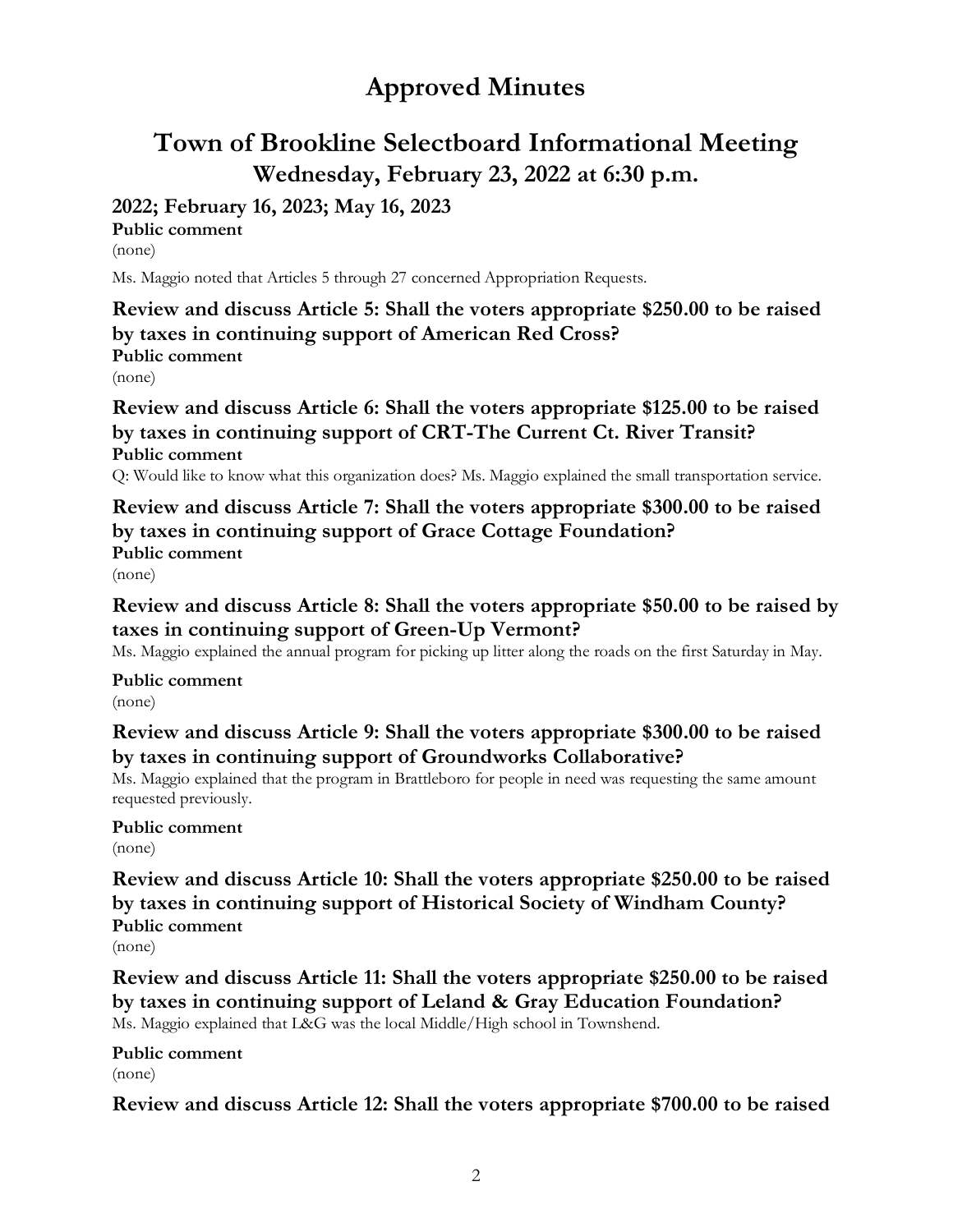# **Town of Brookline Selectboard Informational Meeting Wednesday, February 23, 2022 at 6:30 p.m.**

### **by taxes in continuing support of Moore Free Library?**

Ms. Maggio noted page 10 in the booklet, the appropriation request at \$400 more than last year.

#### **Public comment**

(none)

### **Review and discuss Article 13: Shall the voters appropriate \$100.00 to be raised by taxes in continuing support of Rural Fire Protection Program?**

Ms. Maggio explained the program for placing hydrants at lakes and ponds, and the two fire hydrants in the town.

**Public comment**

(none)

### **Review and discuss Article 14: Shall the voters appropriate \$700.00 to be raised by taxes in continuing support of Senior Solutions?**

Ms. Maggio explained that the program provided support for senior citizens in the area, the request increased by \$50.

#### **Public comment** (none)

## **Review and discuss Article 15: Shall the voters appropriate \$465.00 to be raised by taxes in continuing support of SEVCA?**

Ms. Maggio explained, Southeastern Vermont Community Action, assisting people in need.

**Public comment** (none)

### **Review and discuss Article 16: Shall the voters appropriate \$1,590.00 to be raised by taxes in continuing support of Southeastern Vermont Economic Development Strategies (SeVEDS)?**

Ms. Maggio introduced Mr. Hussey. Mr. Hussey explained, as Director of Business Acceleration, Brattleboro Development Credit Corporation, a partner organization concerned with providing assistance to small businesses, that students at L&G would benefit directly in the graduation plan; that the appropriation request was based on three dollars per resident (2010 Census data).

#### **Public comment**

Mr. Towler expressed misgivings about the program. Ms. Maggio explained that this was the reason for the separate Articles for appropriations; and that town officials would be taking SeVEDS seminars on grant management, etc. Mr. Hussey noted Mr. Towler's comment, and that the request was made to the voters of every town in Windham County. Ms. Maggio explained that the amount would not be subject to change, but only to up-or-down vote.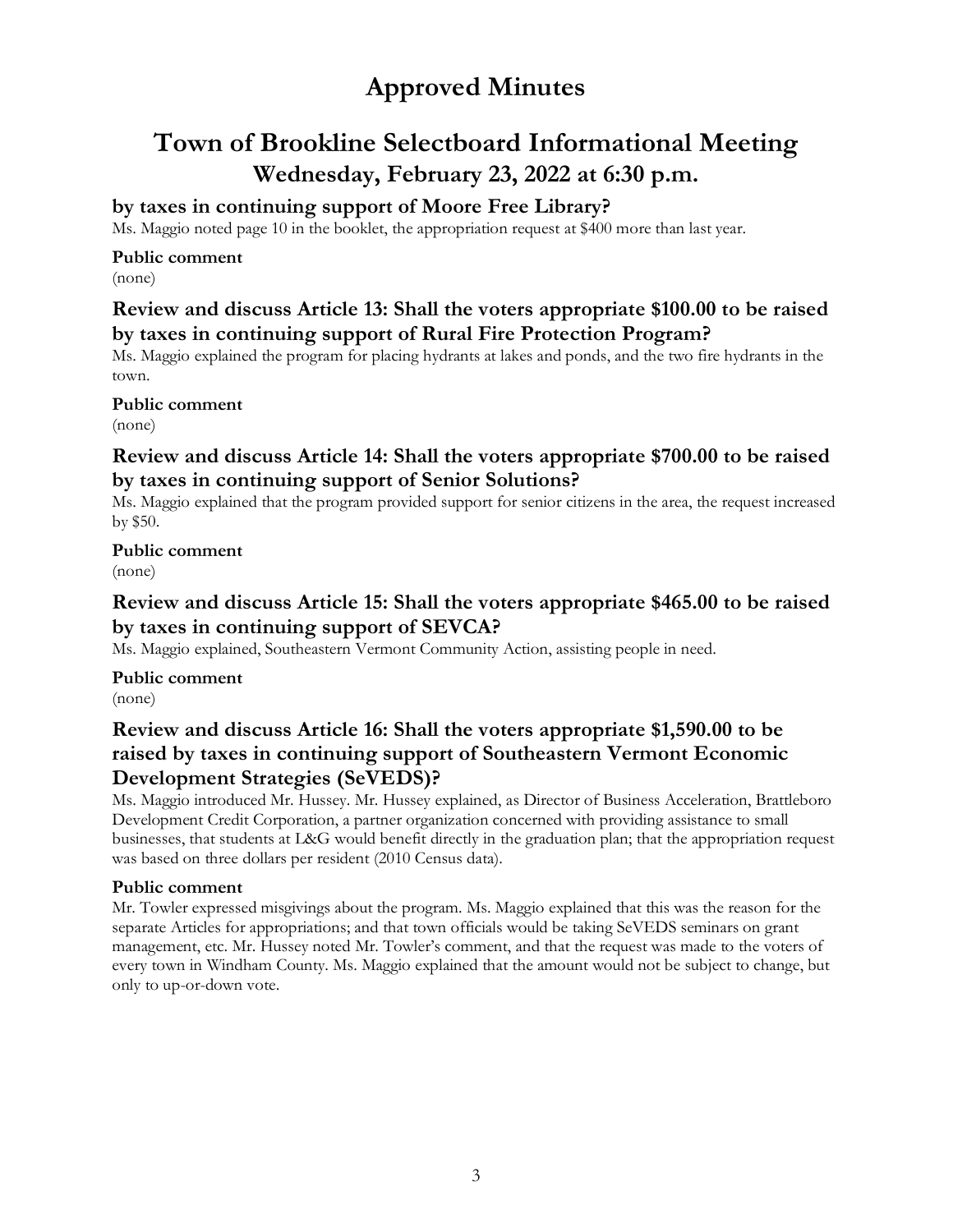# **Town of Brookline Selectboard Informational Meeting Wednesday, February 23, 2022 at 6:30 p.m.**

### **Review and discuss Article 17: Shall the voters appropriate \$500.00 to be raised by taxes in continuing support of Southern Vermont Therapeutic Riding Center?**

#### **Public comment**

Mr. Towler asked how many residents were served by the organization. Mr. Ballou expressed agreement, suggesting preference for other organizations.

### **Review and discuss Article 18: Shall the voters appropriate \$130.00 to be raised by taxes in continuing support of Southeastern Watershed Alliance?**

Ms. Maggio noted that this request was an increase of \$20 over the previous year; that the SWA did water testing in the West River valley swimming areas and reported on bacteria counts.

**Public comment** (none)

## **Review and discuss Article 19: Shall the voters appropriate \$100.00 to be raised by taxes in continuing support of VABVI-VT Assoc. for the Blind?**

Ms. Maggio noted the request was the same as last year's.

**Public comment** (none)

## **Review and discuss Article 20: Shall the voters appropriate \$821.00 to be raised by taxes in continuing support of Valley Cares, Inc?**

Ms. Maggio explained the Townshend residential organization.

**Public comment** (none)

**Review and discuss Article 21: Shall the voters appropriate \$80.00 to be raised by taxes in continuing support of Vt Center for Independent Living? Public comment**

(none)

## **Review and discuss Article 22: Shall the voters appropriate \$250.00 to be raised by taxes in continuing support of Vermont Family Network?**

Ms. Maggio noted that the program supported people in the community.

#### **Public comment**

Mr. Towler asked what services the organization offered.

#### **Recess**

The meeting was recessed briefly to research the information.

### **Resume discussion of Article 22**

Ms. Maggio read from the VFN mission statement in their appropriation request, "to support all Vermont children and families, especially those with disabilities or special health needs," and that the organization had existed since 2008, supported largely by state and federal grants, serving over 1,400 families in Williston, Newport, and Rutland, and over 10,000 children in programs and workshops.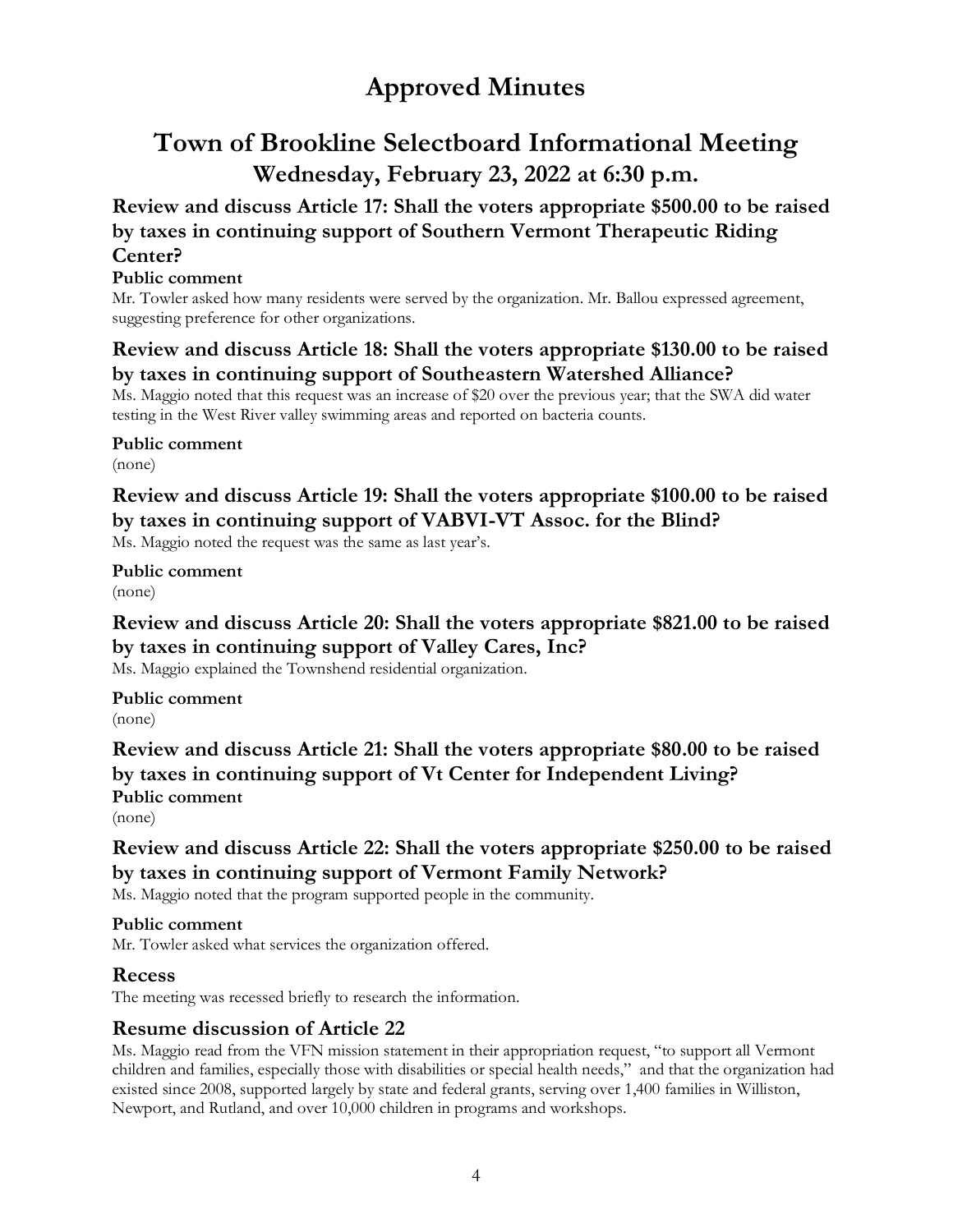# **Town of Brookline Selectboard Informational Meeting Wednesday, February 23, 2022 at 6:30 p.m.**

### **Review and discuss Article 23: Shall the voters appropriate \$1,000.00 to be raised by taxes in continuing support of Visiting Nurse Alliance? Public comment**

Mr. Towler asked about the correct name of the organization, and suggested they were supported by insurance. Ms. Maggio read from their request, that town appropriations allowed "affordable options for home health care in the Brookline community," and helped to pay the organization's taxes.

### **Review and discuss Article 24: Shall the voters appropriate \$500.00 to be raised by taxes in continuing support of Windham County Humane Society?**

Ms. Maggio noted, as Animal Control Officer, that WCHS had been directly supportive in dealing with many strays and caring for animals.

### **Public comment**

## **Review and discuss Article 25: Shall the voters appropriate \$650.00 to be raised by taxes in continuing support of Women's Freedom Center? Public comment**

(none)

### **Review and discuss Article 26: Shall the voters appropriate \$255.00 to be raised by taxes in continuing support of Youth Services? Public comment**

(none)

Ms. Maggio noted that the requests discussed so far totaled \$9,366.00. Articles 27 and 28 would concern new requests.

### **Review and discuss Article 27: Shall the voters appropriate \$500.00 to be raised by taxes in support of The Gathering Place?**

Ms. Maggio read from the request that TGP was a 501(c)3 nonprofit serving elders and adults with disabilities in the Windham County region and border communities since 1989.

#### **Public comment**

Mr. Towler asked whether local residents were accessing the service. Ms. Maggio noted that such information could not be disclosed, but that the services were available to local residents.

## **Review and discuss Article 28: Shall the Town vote to collect its current taxes by its Town Treasurer pursuant to 32 V.S.A. § 4791? Public comment**

(none)

## **Review and discuss Article 29: Shall the voters approve the appropriation of up to \$22,000 for recycling costs for fiscal year 2023?**

Ms. Maggio noted that this was a reduction of \$5,000 in the upcoming budget, and thanked Mr. Towler for research on the recycling containers, and Mr. Noga for research on surrounding towns; that the recycling service was found to be relatively cost-effective and efficient; and expressed the hope that residents would keep the containers clean.

#### **Public comment**